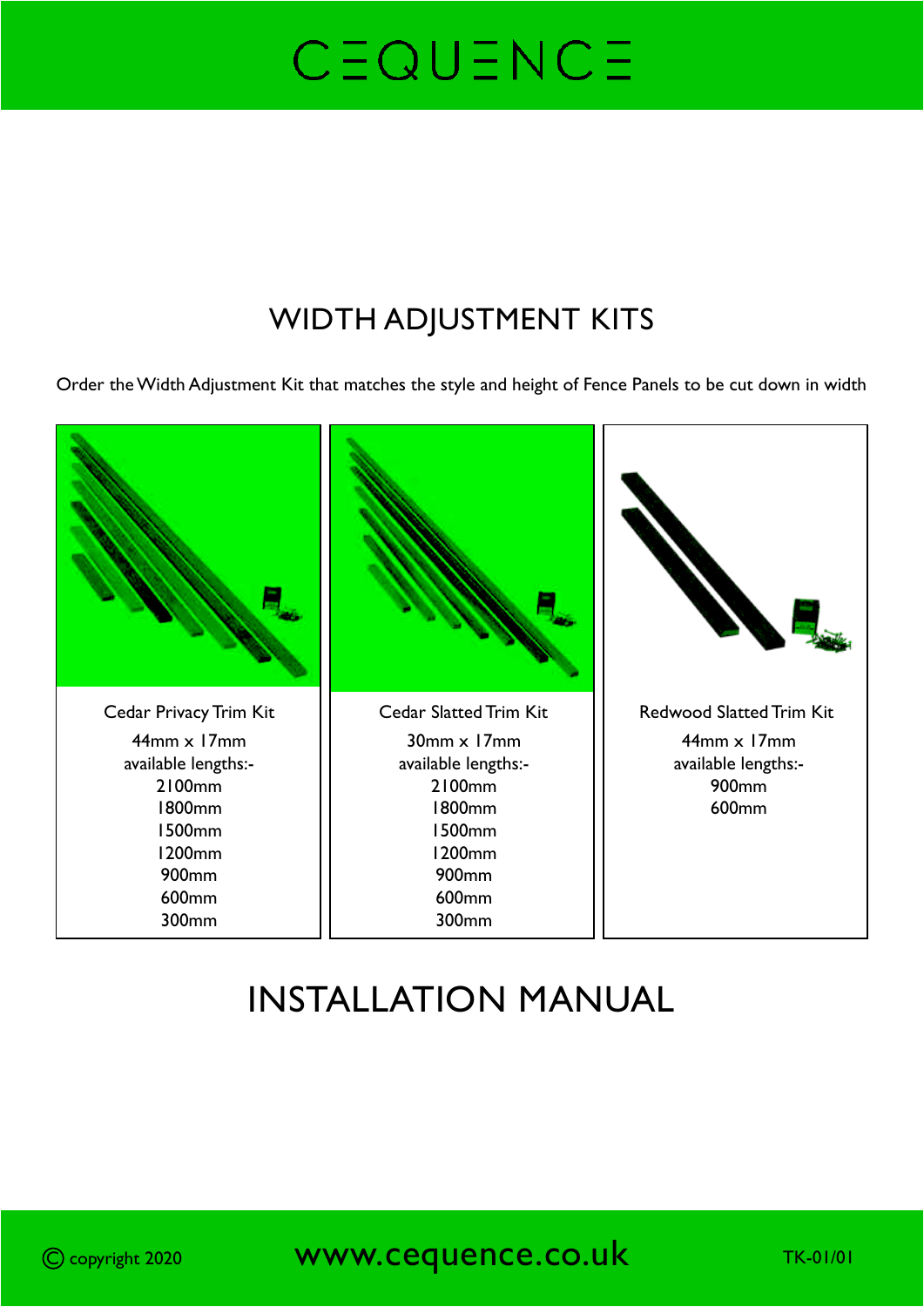

## **1**

Place the fence panel to be trimmed face down and mark the cut line on the back of the panel.



## **2**

Position the width ajustment batten to the back of panel on the cut line.

Use the screws provided at top, bottom and panel centre to hold the width adjustment batten in place.

#### C copyright 2020 **WWW.CEQUENCE.CO.UK** TK-02/01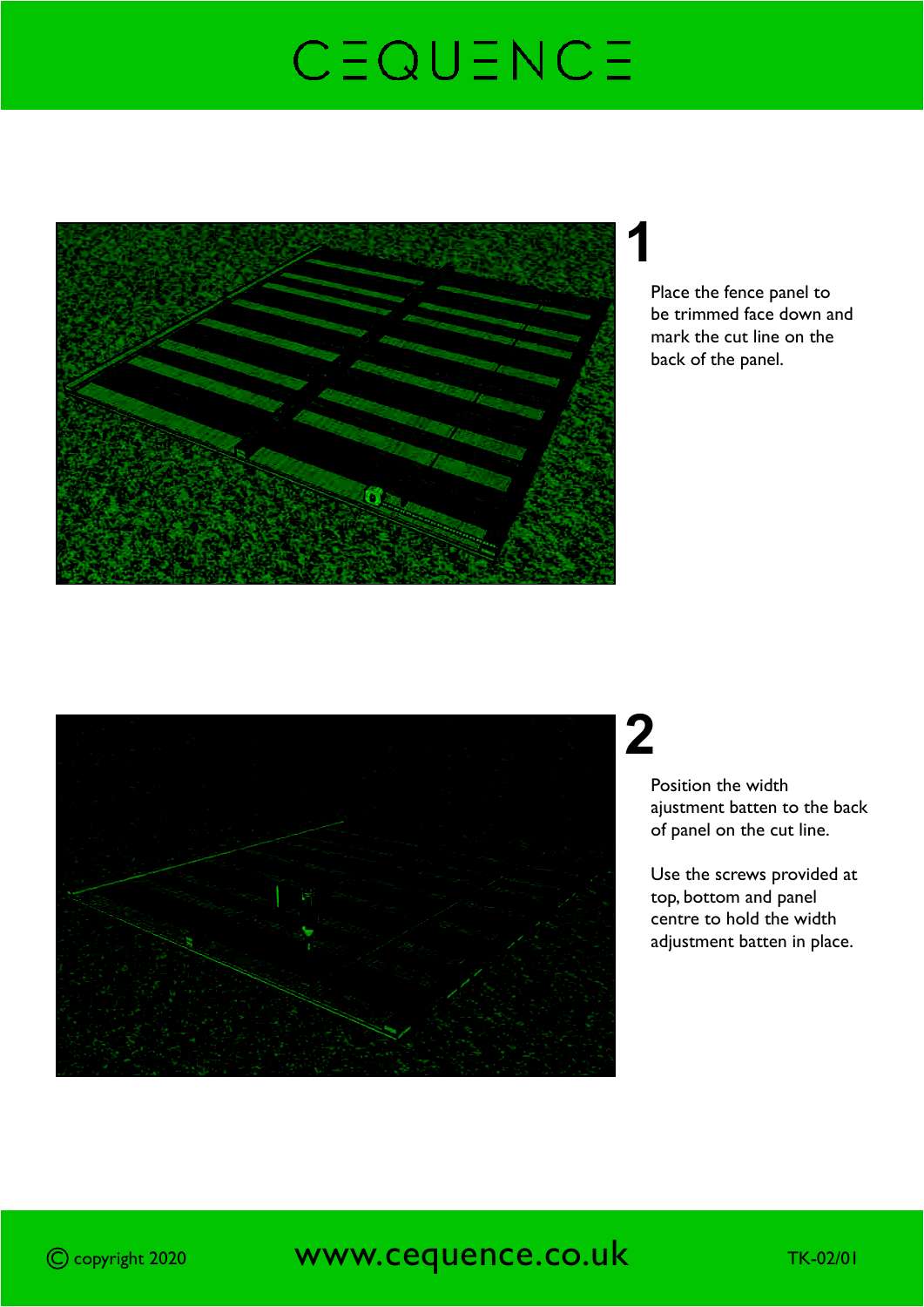

## **3**

Fix screws provided to the rear of the width adjustment batten matching the same fixing layout as used on the existing battens for your panel type.



### **4**

Once all fixings are in place cut the panel from the rear using the trim batten as a cutting line guide.

#### C copyright 2020 **WWW.Cequence.co.uk** TK-03/01